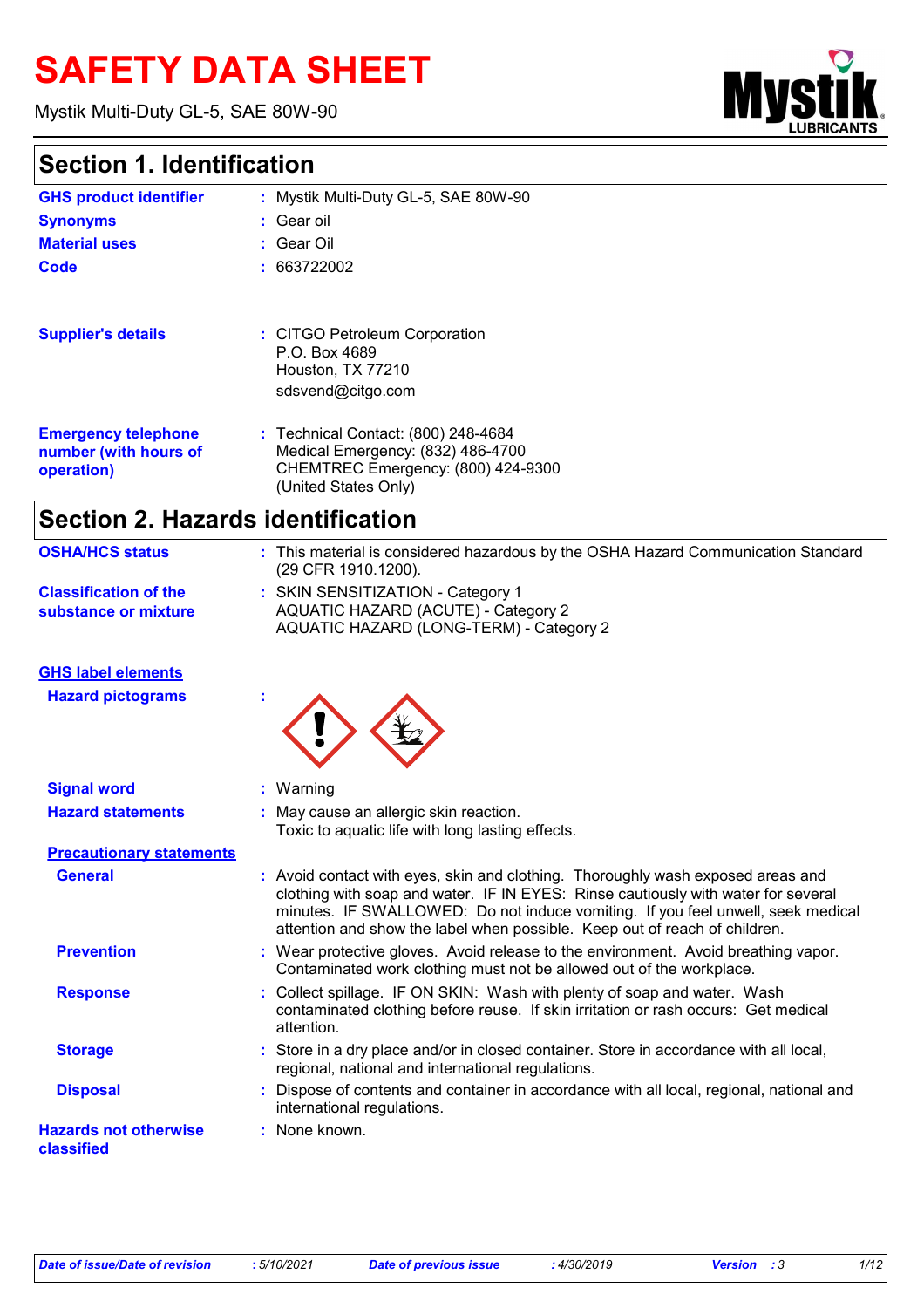### **Section 3. Composition/information on ingredients**

#### **Other means of identification Substance/mixture**

**:** Gear oil **:** Mixture

#### **CAS number/other identifiers**

**CAS number :** Not applicable.

| <b>Ingredient name</b>                                 | $\frac{9}{6}$ | <b>CAS number</b> |
|--------------------------------------------------------|---------------|-------------------|
| Distillates (petroleum), hydrotreated heavy paraffinic | 1≥90          | 64742-54-7        |
| Residual oils (petroleum), solvent-dewaxed             | I≥25 - ≤50    | 64742-62-7        |
| Distillates (petroleum), hydrotreated heavy naphthenic | ا≤3           | 64742-52-5        |
| Amines, C12-14-tert-alkyl                              | $\leq$        | 68955-53-3        |
| 2,5-bis(tert-nonyldithio)-1,3,4-thiadiazole            | $\lt'$        | l 89347-09-1      |
| $(Z)$ -octadec-9-enylamine                             | ≤1            | 112-90-3          |

Any concentration shown as a range is to protect confidentiality or is due to process variation.

**There are no additional ingredients present which, within the current knowledge of the supplier and in the concentrations applicable, are classified as hazardous to health or the environment and hence require reporting in this section.**

**Occupational exposure limits, if available, are listed in Section 8.**

### **Section 4. First aid measures**

#### **Description of necessary first aid measures**

| <b>Eye contact</b>  | : Immediately flush eyes with plenty of water, occasionally lifting the upper and lower<br>eyelids. Check for and remove any contact lenses. Continue to rinse for at least 10<br>minutes. Get medical attention if irritation occurs.                                                                                                                                                                                                                                                                                                                                                                                             |
|---------------------|------------------------------------------------------------------------------------------------------------------------------------------------------------------------------------------------------------------------------------------------------------------------------------------------------------------------------------------------------------------------------------------------------------------------------------------------------------------------------------------------------------------------------------------------------------------------------------------------------------------------------------|
| <b>Inhalation</b>   | : Remove victim to fresh air and keep at rest in a position comfortable for breathing. If<br>not breathing, if breathing is irregular or if respiratory arrest occurs, provide artificial<br>respiration or oxygen by trained personnel. It may be dangerous to the person providing<br>aid to give mouth-to-mouth resuscitation. Get medical attention if adverse health effects<br>persist or are severe. If unconscious, place in recovery position and get medical<br>attention immediately. Maintain an open airway. Loosen tight clothing such as a collar,<br>tie, belt or waistband.                                       |
| <b>Skin contact</b> | : Wash with plenty of soap and water. Remove contaminated clothing and shoes. Wash<br>contaminated clothing thoroughly with water before removing it, or wear gloves.<br>Continue to rinse for at least 10 minutes. Get medical attention. In the event of any<br>complaints or symptoms, avoid further exposure. Wash clothing before reuse. Clean<br>shoes thoroughly before reuse.                                                                                                                                                                                                                                              |
| <b>Ingestion</b>    | : Wash out mouth with water. Remove dentures if any. Remove victim to fresh air and<br>keep at rest in a position comfortable for breathing. Do not induce vomiting unless<br>directed to do so by medical personnel. If vomiting occurs, the head should be kept low<br>so that vomit does not enter the lungs. Get medical attention if adverse health effects<br>persist or are severe. Never give anything by mouth to an unconscious person. If<br>unconscious, place in recovery position and get medical attention immediately. Maintain<br>an open airway. Loosen tight clothing such as a collar, tie, belt or waistband. |

#### **Most important symptoms/effects, acute and delayed**

| <b>Potential acute health effects</b> |                                                     |  |
|---------------------------------------|-----------------------------------------------------|--|
| <b>Eye contact</b>                    | : No known significant effects or critical hazards. |  |
| <b>Inhalation</b>                     | : No known significant effects or critical hazards. |  |
| <b>Skin contact</b>                   | : May cause an allergic skin reaction.              |  |
| <b>Ingestion</b>                      | : No known significant effects or critical hazards. |  |
| <b>Over-exposure signs/symptoms</b>   |                                                     |  |
| <b>Eye contact</b>                    | : No specific data.                                 |  |
| <b>Inhalation</b>                     | : No specific data.                                 |  |
|                                       |                                                     |  |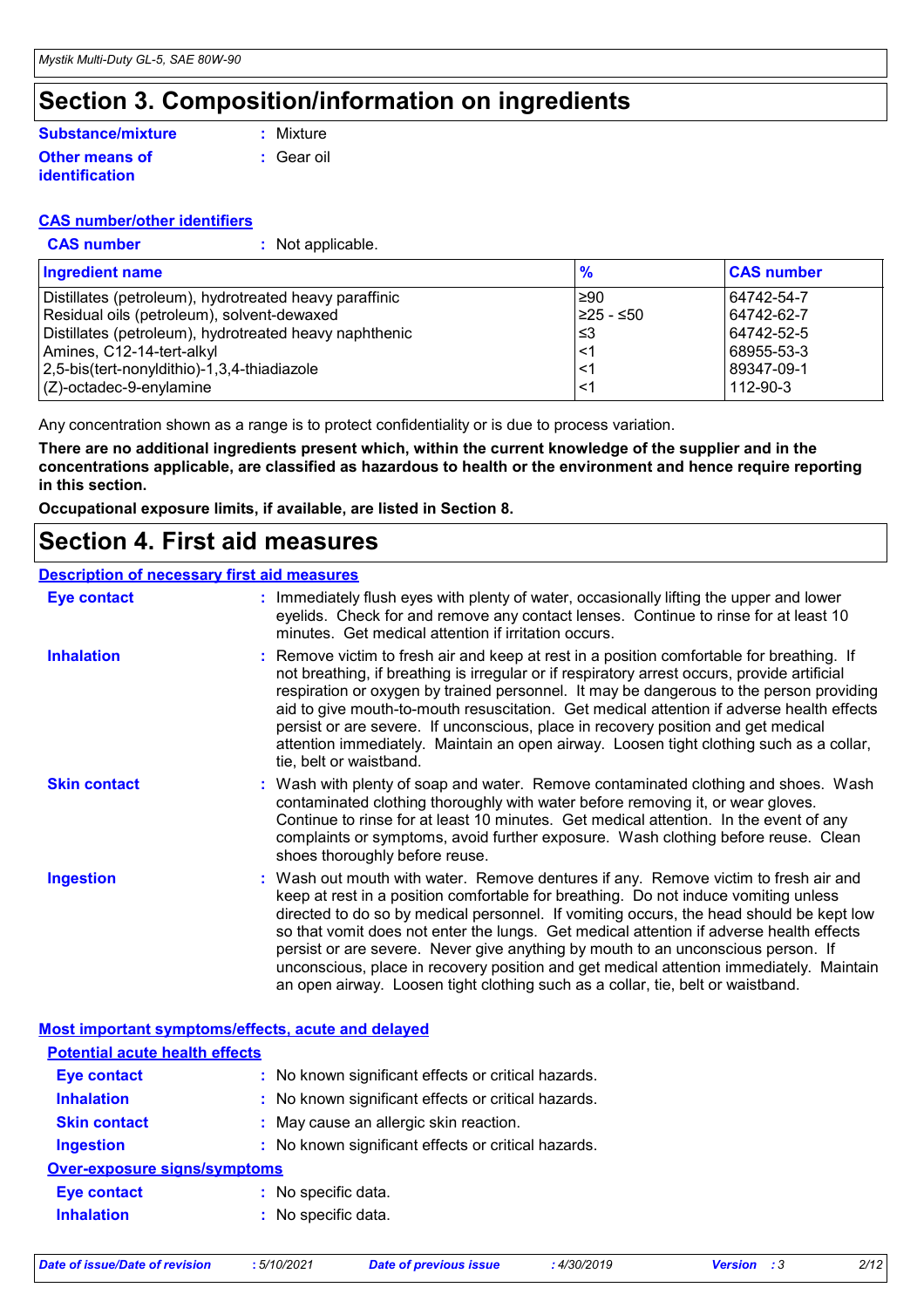### **Section 4. First aid measures**

| <b>Skin contact</b>        | : Adverse symptoms may include the following:<br>irritation<br>redness                                                         |
|----------------------------|--------------------------------------------------------------------------------------------------------------------------------|
| <b>Ingestion</b>           | No specific data.                                                                                                              |
|                            | Indication of immediate medical attention and special treatment needed, if necessary                                           |
| <b>Notes to physician</b>  | : Treat symptomatically. Contact poison treatment specialist immediately if large<br>quantities have been ingested or inhaled. |
| <b>Specific treatments</b> | : Treat symptomatically and supportively.                                                                                      |

**Protection of first-aiders** : No action shall be taken involving any personal risk or without suitable training. It may be dangerous to the person providing aid to give mouth-to-mouth resuscitation. Wash contaminated clothing thoroughly with water before removing it, or wear gloves.

#### **See toxicological information (Section 11)**

### **Section 5. Fire-fighting measures**

| <b>Extinguishing media</b>                               |                                                                                                                                                                                                                                                                                                    |
|----------------------------------------------------------|----------------------------------------------------------------------------------------------------------------------------------------------------------------------------------------------------------------------------------------------------------------------------------------------------|
| <b>Suitable extinguishing</b><br>media                   | : Use an extinguishing agent suitable for the surrounding fire.                                                                                                                                                                                                                                    |
| <b>Unsuitable extinguishing</b><br>media                 | : None known.                                                                                                                                                                                                                                                                                      |
| <b>Specific hazards arising</b><br>from the chemical     | : In a fire or if heated, a pressure increase will occur and the container may burst. This<br>material is toxic to aquatic life with long lasting effects. Fire water contaminated with<br>this material must be contained and prevented from being discharged to any waterway,<br>sewer or drain. |
| <b>Hazardous thermal</b><br>decomposition products       | Decomposition products may include the following materials:<br>carbon dioxide<br>carbon monoxide<br>sulfur oxides<br>phosphorus oxides                                                                                                                                                             |
| <b>Special protective actions</b><br>for fire-fighters   | : Promptly isolate the scene by removing all persons from the vicinity of the incident if<br>there is a fire. No action shall be taken involving any personal risk or without suitable<br>training.                                                                                                |
| <b>Special protective</b><br>equipment for fire-fighters | Fire-fighters should wear appropriate protective equipment and self-contained breathing<br>apparatus (SCBA) with a full face-piece operated in positive pressure mode.                                                                                                                             |

### **Section 6. Accidental release measures**

|                                  | <b>Personal precautions, protective equipment and emergency procedures</b>                                                                                                                                                                                                                                                                                                                                       |
|----------------------------------|------------------------------------------------------------------------------------------------------------------------------------------------------------------------------------------------------------------------------------------------------------------------------------------------------------------------------------------------------------------------------------------------------------------|
| For non-emergency<br>personnel   | : No action shall be taken involving any personal risk or without suitable training.<br>Evacuate surrounding areas. Keep unnecessary and unprotected personnel from<br>entering. Do not touch or walk through spilled material. Avoid breathing vapor or mist.<br>Provide adequate ventilation. Wear appropriate respirator when ventilation is<br>inadequate. Put on appropriate personal protective equipment. |
| For emergency responders         | : If specialized clothing is required to deal with the spillage, take note of any information in<br>Section 8 on suitable and unsuitable materials. See also the information in "For non-<br>emergency personnel".                                                                                                                                                                                               |
| <b>Environmental precautions</b> | : Avoid dispersal of spilled material and runoff and contact with soil, waterways, drains<br>and sewers. Inform the relevant authorities if the product has caused environmental<br>pollution (sewers, waterways, soil or air). Water polluting material. May be harmful to<br>the environment if released in large quantities. Collect spillage.                                                                |

#### **Methods and materials for containment and cleaning up**

|  | Date of issue/Date of revision | .5/10/2021 | <b>Date of previous issue</b> | 4/30/2019 | Version | 3/12 |
|--|--------------------------------|------------|-------------------------------|-----------|---------|------|
|--|--------------------------------|------------|-------------------------------|-----------|---------|------|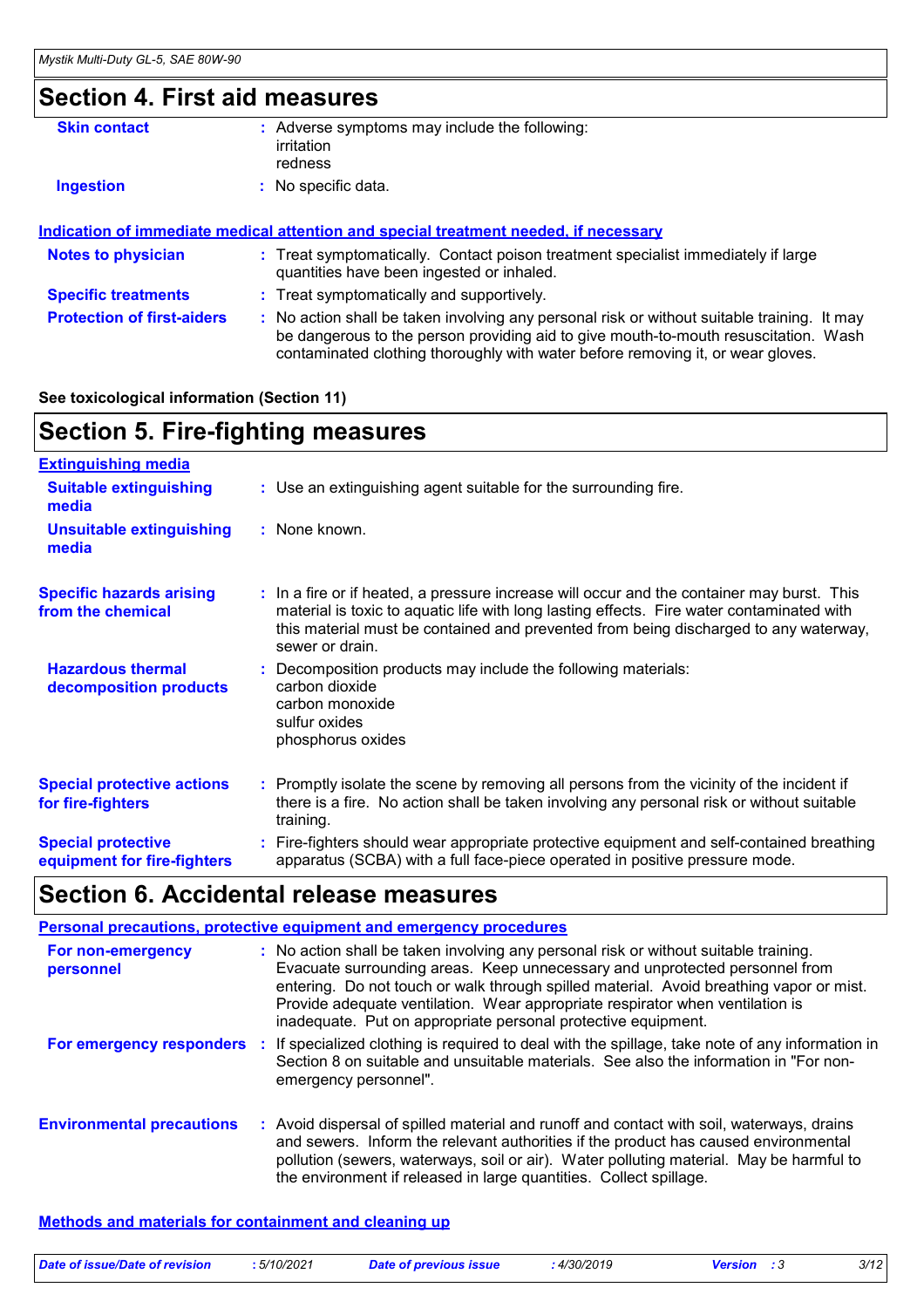### **Section 6. Accidental release measures**

| <b>Small spill</b> | : Stop leak if without risk. Move containers from spill area. Dilute with water and mop up<br>if water-soluble. Alternatively, or if water-insoluble, absorb with an inert dry material and<br>place in an appropriate waste disposal container. Dispose of via a licensed waste<br>disposal contractor.                                                                                                                                                                                                                                                                                                                                                                                                     |
|--------------------|--------------------------------------------------------------------------------------------------------------------------------------------------------------------------------------------------------------------------------------------------------------------------------------------------------------------------------------------------------------------------------------------------------------------------------------------------------------------------------------------------------------------------------------------------------------------------------------------------------------------------------------------------------------------------------------------------------------|
| Large spill        | : Stop leak if without risk. Move containers from spill area. Approach release from<br>upwind. Prevent entry into sewers, water courses, basements or confined areas. Wash<br>spillages into an effluent treatment plant or proceed as follows. Contain and collect<br>spillage with non-combustible, absorbent material e.g. sand, earth, vermiculite or<br>diatomaceous earth and place in container for disposal according to local regulations<br>(see Section 13). Dispose of via a licensed waste disposal contractor. Contaminated<br>absorbent material may pose the same hazard as the spilled product. Note: see<br>Section 1 for emergency contact information and Section 13 for waste disposal. |

### **Section 7. Handling and storage**

#### **Precautions for safe handling**

| <b>Protective measures</b>                                                       | : Put on appropriate personal protective equipment (see Section 8). Persons with a<br>history of skin sensitization problems should not be employed in any process in which<br>this product is used. Do not get in eyes or on skin or clothing. Do not ingest. Avoid<br>breathing vapor or mist. Avoid release to the environment. Keep in the original<br>container or an approved alternative made from a compatible material, kept tightly<br>closed when not in use. Empty containers retain product residue and can be hazardous.<br>Do not reuse container.                  |
|----------------------------------------------------------------------------------|------------------------------------------------------------------------------------------------------------------------------------------------------------------------------------------------------------------------------------------------------------------------------------------------------------------------------------------------------------------------------------------------------------------------------------------------------------------------------------------------------------------------------------------------------------------------------------|
| <b>Advice on general</b><br>occupational hygiene                                 | : Eating, drinking and smoking should be prohibited in areas where this material is<br>handled, stored and processed. Workers should wash hands and face before eating,<br>drinking and smoking. Remove contaminated clothing and protective equipment before<br>entering eating areas. See also Section 8 for additional information on hygiene<br>measures.                                                                                                                                                                                                                      |
| <b>Conditions for safe storage,</b><br>including any<br><b>incompatibilities</b> | : Store in accordance with local regulations. Store in original container protected from<br>direct sunlight in a dry, cool and well-ventilated area, away from incompatible materials<br>(see Section 10) and food and drink. Keep container tightly closed and sealed until<br>ready for use. Containers that have been opened must be carefully resealed and kept<br>upright to prevent leakage. Do not store in unlabeled containers. Use appropriate<br>containment to avoid environmental contamination. See Section 10 for incompatible<br>materials before handling or use. |
|                                                                                  | Bulk Storage Conditions: Maintain all storage tanks in accordance with applicable<br>regulations. Use necessary controls to monitor tank inventories. Inspect all storage<br>tanks on a periodic basis. Test tanks and associated piping for tightness. Maintain the<br>automatic leak detection devices to assure proper working condition.                                                                                                                                                                                                                                       |

### **Section 8. Exposure controls/personal protection**

#### **Control parameters**

**Occupational exposure limits**

Distillates (petroleum), hydrotreated heavy paraffinic **ACGIH TLV (United States, 3/2019).** 

TWA: 5 mg/m<sup>3</sup> 8 hours. Form: Inhalable fraction

**OSHA PEL (United States, 5/2018).** TWA:  $5 \text{ mg/m}^3$  8 hours.

**NIOSH REL (United States, 10/2016).** TWA: 5 mg/m<sup>3</sup> 10 hours. Form: Mist

STEL: 10 mg/m<sup>3</sup> 15 minutes. Form: Mist Residual oils (petroleum), solvent-dewaxed **ACGIH TLV (United States, 6/2013).** 

TWA: 5 mg/m<sup>3</sup> 8 hours. Form: Inhalable fraction

**NIOSH REL (United States, 4/2013).** TWA: 5 mg/m<sup>3</sup> 10 hours. Form: Mist STEL: 10 mg/m<sup>3</sup> 15 minutes. Form: Mist **OSHA PEL (United States, 2/2013).**

TWA:  $5 \text{ mg/m}^3$  8 hours.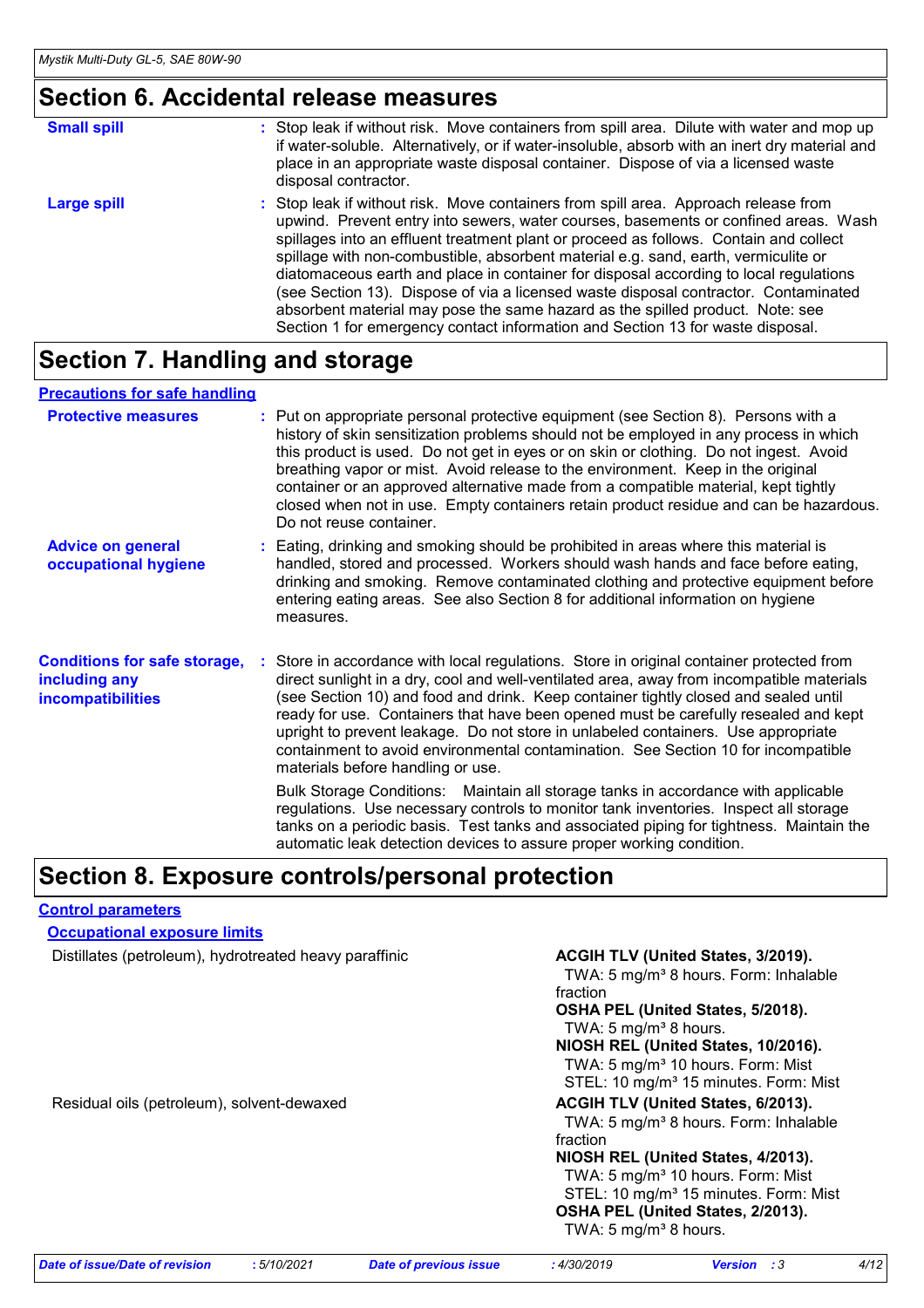### **Section 8. Exposure controls/personal protection**

| Distillates (petroleum), hydrotreated heavy naphthenic |  |                                                                                                                                                                                                                                           | ACGIH TLV (United States, 3/2019).                                                                                                                                               |  |  |
|--------------------------------------------------------|--|-------------------------------------------------------------------------------------------------------------------------------------------------------------------------------------------------------------------------------------------|----------------------------------------------------------------------------------------------------------------------------------------------------------------------------------|--|--|
|                                                        |  |                                                                                                                                                                                                                                           | TWA: 5 mg/m <sup>3</sup> 8 hours. Form: Inhalable<br>fraction                                                                                                                    |  |  |
|                                                        |  |                                                                                                                                                                                                                                           | OSHA PEL (United States, 5/2018).                                                                                                                                                |  |  |
|                                                        |  |                                                                                                                                                                                                                                           | TWA: 5 mg/m <sup>3</sup> 8 hours.                                                                                                                                                |  |  |
|                                                        |  |                                                                                                                                                                                                                                           | NIOSH REL (United States, 10/2016).<br>TWA: 5 mg/m <sup>3</sup> 10 hours. Form: Mist                                                                                             |  |  |
|                                                        |  |                                                                                                                                                                                                                                           | STEL: 10 mg/m <sup>3</sup> 15 minutes. Form: Mist                                                                                                                                |  |  |
|                                                        |  |                                                                                                                                                                                                                                           |                                                                                                                                                                                  |  |  |
| <b>Appropriate engineering</b><br><b>controls</b>      |  | contaminants.                                                                                                                                                                                                                             | : Good general ventilation should be sufficient to control worker exposure to airborne                                                                                           |  |  |
| <b>Environmental exposure</b>                          |  |                                                                                                                                                                                                                                           | : Emissions from ventilation or work process equipment should be checked to ensure                                                                                               |  |  |
| controls                                               |  | they comply with the requirements of environmental protection legislation. In some<br>cases, vapor controls, filters or engineering modifications to the process equipment will<br>be necessary to reduce emissions to acceptable levels. |                                                                                                                                                                                  |  |  |
| <b>Individual protection measures</b>                  |  |                                                                                                                                                                                                                                           |                                                                                                                                                                                  |  |  |
| <b>Hygiene measures</b>                                |  |                                                                                                                                                                                                                                           | : Wash hands, forearms and face thoroughly after handling chemical products, before                                                                                              |  |  |
|                                                        |  |                                                                                                                                                                                                                                           | eating, smoking and using the lavatory and at the end of the working period.                                                                                                     |  |  |
|                                                        |  | Appropriate techniques should be used to remove potentially contaminated clothing.<br>Contaminated work clothing should not be allowed out of the workplace. Wash                                                                         |                                                                                                                                                                                  |  |  |
|                                                        |  |                                                                                                                                                                                                                                           | contaminated clothing before reusing. Ensure that eyewash stations and safety                                                                                                    |  |  |
|                                                        |  | showers are close to the workstation location.                                                                                                                                                                                            |                                                                                                                                                                                  |  |  |
| <b>Eye/face protection</b>                             |  |                                                                                                                                                                                                                                           | : Safety glasses equipped with side shields are recommended as minimum protection in                                                                                             |  |  |
|                                                        |  |                                                                                                                                                                                                                                           | industrial settings. If contact is possible, the following protection should be worn, unless                                                                                     |  |  |
|                                                        |  |                                                                                                                                                                                                                                           | the assessment indicates a higher degree of protection: chemical splash goggles.                                                                                                 |  |  |
|                                                        |  |                                                                                                                                                                                                                                           | Safety eyewear complying with an approved standard should be used when a risk                                                                                                    |  |  |
|                                                        |  |                                                                                                                                                                                                                                           | assessment indicates this is necessary to avoid exposure to liquid splashes, mists,                                                                                              |  |  |
|                                                        |  | instead.                                                                                                                                                                                                                                  | gases or dusts. If inhalation hazards exist, a full-face respirator may be required                                                                                              |  |  |
| <b>Skin protection</b>                                 |  |                                                                                                                                                                                                                                           |                                                                                                                                                                                  |  |  |
| <b>Hand protection</b>                                 |  |                                                                                                                                                                                                                                           | : Avoid skin contact with liquid. Chemical-resistant gloves complying with an approved                                                                                           |  |  |
|                                                        |  |                                                                                                                                                                                                                                           | standard should be worn at all times when handling chemical products if a risk                                                                                                   |  |  |
|                                                        |  |                                                                                                                                                                                                                                           | assessment indicates this is necessary. Considering the parameters specified by the                                                                                              |  |  |
|                                                        |  |                                                                                                                                                                                                                                           | glove manufacturer, check during use that the gloves are still retaining their protective                                                                                        |  |  |
|                                                        |  |                                                                                                                                                                                                                                           | properties. It should be noted that the time to breakthrough for any glove material may<br>be different for different glove manufacturers. Leather gloves are not protective for |  |  |
|                                                        |  | liquid contact.                                                                                                                                                                                                                           |                                                                                                                                                                                  |  |  |
| <b>Body protection</b>                                 |  |                                                                                                                                                                                                                                           | : Personal protective equipment for the body should be selected based on the task being                                                                                          |  |  |
|                                                        |  |                                                                                                                                                                                                                                           | performed and the risks involved and should be approved by a specialist before                                                                                                   |  |  |
|                                                        |  | handling this product.                                                                                                                                                                                                                    |                                                                                                                                                                                  |  |  |
| <b>Other skin protection</b>                           |  |                                                                                                                                                                                                                                           | : Avoid skin contact with liquid. Appropriate footwear and any additional skin protection                                                                                        |  |  |
|                                                        |  |                                                                                                                                                                                                                                           | measures should be selected based on the task being performed and the risks involved                                                                                             |  |  |
|                                                        |  | not protective for liquid contact.                                                                                                                                                                                                        | and should be approved by a specialist before handling this product. Leather boots are                                                                                           |  |  |
| <b>Respiratory protection</b>                          |  |                                                                                                                                                                                                                                           | : Avoid inhalation of gases, vapors, mists or dusts. Use a properly fitted, air-purifying or                                                                                     |  |  |
|                                                        |  |                                                                                                                                                                                                                                           | supplied-air respirator complying with an approved standard if a risk assessment                                                                                                 |  |  |
|                                                        |  |                                                                                                                                                                                                                                           | indicates this is necessary. Respirator selection must be based on known or anticipated                                                                                          |  |  |
|                                                        |  |                                                                                                                                                                                                                                           | exposure levels, the hazards of the product and the safe working limits of the selected                                                                                          |  |  |
|                                                        |  | respirator.                                                                                                                                                                                                                               |                                                                                                                                                                                  |  |  |

### **Section 9. Physical and chemical properties**

| <b>Appearance</b>     |                         |
|-----------------------|-------------------------|
| <b>Physical state</b> | $:$ Liquid.             |
| <b>Color</b>          | $:$ Amber to dark amber |
| <b>Odor</b>           | $:$ Petroleum.          |
| pH                    | : Not available.        |
|                       |                         |

*Date of issue/Date of revision* **:** *5/10/2021 Date of previous issue : 4/30/2019 Version : 3 5/12*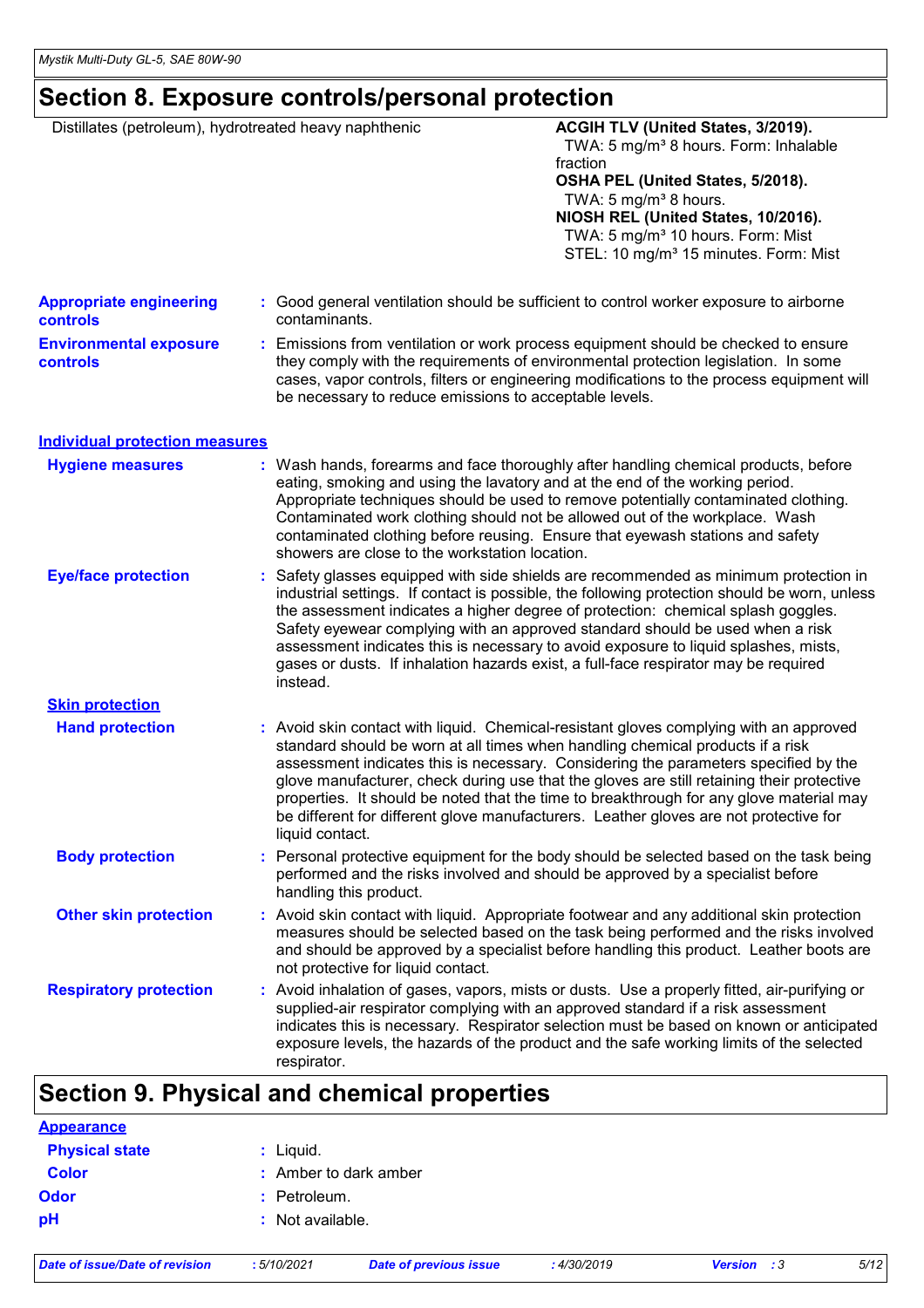### **Section 9. Physical and chemical properties**

| <b>Boiling point</b>                            | : Not available.                                                                                                                      |
|-------------------------------------------------|---------------------------------------------------------------------------------------------------------------------------------------|
| <b>Flash point</b>                              | : Closed cup: $174^{\circ}$ C (345.2 $^{\circ}$ F) [Pensky-Martens [ASTM D-93]]<br>Open cup: 231°C (447.8°F) [Cleveland.]             |
| <b>Evaporation rate</b>                         | $:$ <1 (n-butyl acetate. = 1)                                                                                                         |
| Lower and upper explosive<br>(flammable) limits | : Lower: $1\%$<br>Upper: 7%                                                                                                           |
| <b>Vapor pressure</b>                           | $:$ <0.0013 kPa (<0.01 mm Hg) [room temperature]                                                                                      |
| <b>Vapor density</b>                            | : $>1$ [Air = 1]                                                                                                                      |
| <b>Relative density</b>                         | : 0.89                                                                                                                                |
| <b>Density Ibs/gal</b>                          | $: 7.4$ lbs/gal                                                                                                                       |
| Density gm/cm <sup>3</sup>                      | : Not available.                                                                                                                      |
| <b>Gravity, <sup>o</sup>API</b>                 | : 27@60F                                                                                                                              |
| <b>Solubility</b>                               | : Insoluble in the following materials: cold water and hot water.                                                                     |
| <b>Auto-ignition temperature</b>                | : $400^{\circ}$ C (752 $^{\circ}$ F)                                                                                                  |
| Flow time (ISO 2431)                            | : Not available.                                                                                                                      |
| <b>Viscosity</b>                                | : Kinematic (room temperature): $1.48 \text{ cm}^2/\text{s}$ (148 cSt)<br>Kinematic (40°C (104°F)): 1.39 cm <sup>2</sup> /s (139 cSt) |
| <b>Viscosity SUS</b>                            | : 788 SUS @100 F                                                                                                                      |

## **Section 10. Stability and reactivity**

| <b>Reactivity</b>                                   | : Not expected to be Explosive, Self-Reactive, Self-Heating, or an Organic Peroxide<br>under US GHS Definition(s). |
|-----------------------------------------------------|--------------------------------------------------------------------------------------------------------------------|
| <b>Chemical stability</b>                           | : The product is stable.                                                                                           |
| <b>Possibility of hazardous</b><br><b>reactions</b> | : Under normal conditions of storage and use, hazardous reactions will not occur.                                  |
| <b>Conditions to avoid</b>                          | : No specific data.                                                                                                |
| <b>Incompatible materials</b>                       | : No specific data.                                                                                                |
| <b>Hazardous decomposition</b><br>products          | : Under normal conditions of storage and use, hazardous decomposition products should<br>not be produced.          |

### **Section 11. Toxicological information**

#### **Acute toxicity Information on toxicological effects**

| <b>Product/ingredient name</b>                               | <b>Result</b>        | <b>Species</b> | <b>Dose</b>           | <b>Exposure</b> |
|--------------------------------------------------------------|----------------------|----------------|-----------------------|-----------------|
| Distillates (petroleum),<br>hydrotreated heavy paraffinic    | LD50 Dermal          | Rat            | >5000 mg/kg           |                 |
|                                                              | LD50 Oral            | Rat            | -5000 mg/kg           |                 |
| Distillates (petroleum),<br>hydrotreated heavy<br>naphthenic | LD50 Oral            | Rat            | >5000 mg/kg           |                 |
|                                                              | LD50 Oral            | Rat            | >5000 mg/kg           |                 |
| Amines, C12-14-tert-alkyl                                    | LC50 Inhalation Gas. | Rat            | $157$ ppm             | 4 hours         |
|                                                              | LD50 Dermal          | Rabbit         | 1120 mg/kg            |                 |
|                                                              | LD50 Dermal          | Rat            | $ 251 \text{ mg/kg} $ |                 |
|                                                              | LD50 Oral            | Rat            | 300 mg/kg             |                 |
| 2,5-bis(tert-nonyldithio)-1,3,<br>4-thiadiazole              | LD50 Oral            | Rat            | $>10$ g/kg            |                 |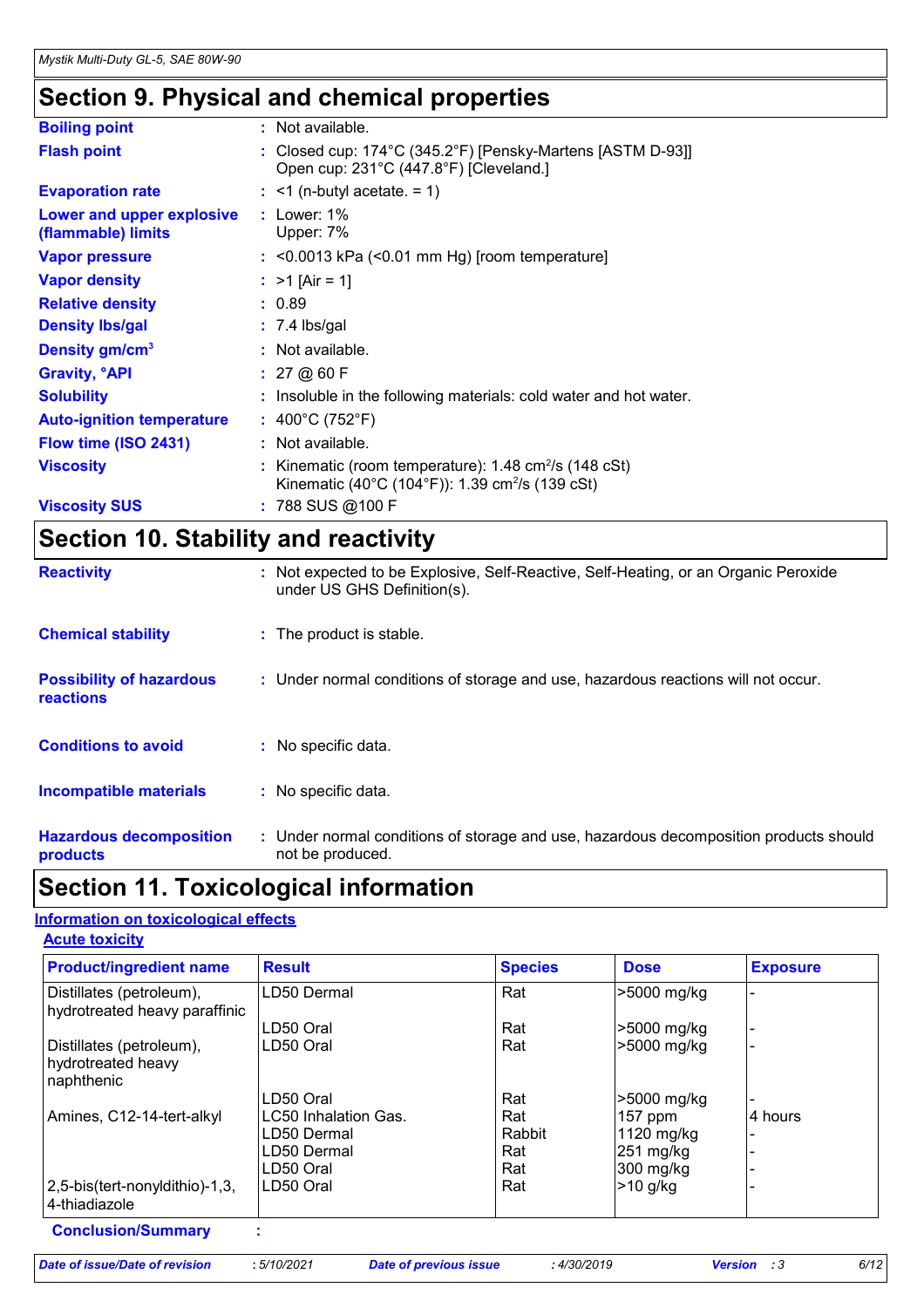### **Section 11. Toxicological information**

**Distillates (petroleum), hydrotreated heavy paraffinic**: Mineral oil mists derived from highly refined oils are reported to have low acute and sub-acute toxicities in animals. Effects from single and short-term repeated exposures to high concentrations of mineral oil mists well above applicable workplace exposure levels include lung inflammatory reaction, lipoid granuloma formation and lipoid pneumonia. In acute and sub-acute studies involving exposures to lower concentrations of mineral oil mists at or near current work place exposure levels produced no significant toxicological effects. **Distillates (petroleum), hydrotreated heavy naphthenic**: Mineral oil mists derived from highly refined oils are reported to have low acute and sub-acute toxicities in animals. Effects from single and short-term repeated exposures to high concentrations of mineral oil mists well above applicable workplace exposure levels include lung inflammatory reaction, lipoid granuloma formation and lipoid pneumonia. In acute and sub-acute studies involving exposures to lower concentrations of mineral oil mists at or near current work place exposure levels produced no significant toxicological effects.

#### **Irritation/Corrosion**

| <b>Product/ingredient name</b>                          | <b>Result</b>                                    | <b>Species</b>   | <b>Score</b>    | <b>Exposure</b>  | <b>Observation</b>   |
|---------------------------------------------------------|--------------------------------------------------|------------------|-----------------|------------------|----------------------|
| Amines, C12-14-tert-alkyl                               | Eyes - Severe irritant<br>Skin - Severe irritant | Rabbit<br>Rabbit | $\overline{a}$  | 0.1 MI<br>0.5 MI | $\overline{a}$       |
| <b>Skin</b>                                             | : No additional information.                     |                  |                 |                  |                      |
| <b>Eyes</b>                                             | No additional information.                       |                  |                 |                  |                      |
| <b>Respiratory</b>                                      | No additional information.                       |                  |                 |                  |                      |
| <b>Sensitization</b>                                    |                                                  |                  |                 |                  |                      |
| Not available.                                          |                                                  |                  |                 |                  |                      |
| <b>Skin</b>                                             | : No additional information.                     |                  |                 |                  |                      |
| <b>Respiratory</b>                                      | : No additional information.                     |                  |                 |                  |                      |
| <b>Mutagenicity</b>                                     |                                                  |                  |                 |                  |                      |
| Not available.                                          |                                                  |                  |                 |                  |                      |
| <b>Conclusion/Summary</b>                               | : No additional information.                     |                  |                 |                  |                      |
| <b>Carcinogenicity</b>                                  |                                                  |                  |                 |                  |                      |
| Not available.                                          |                                                  |                  |                 |                  |                      |
| <b>Conclusion/Summary</b>                               | : No additional information.                     |                  |                 |                  |                      |
| <b>Reproductive toxicity</b>                            |                                                  |                  |                 |                  |                      |
| Not available.                                          |                                                  |                  |                 |                  |                      |
| <b>Conclusion/Summary</b>                               | : No additional information.                     |                  |                 |                  |                      |
| <b>Teratogenicity</b>                                   |                                                  |                  |                 |                  |                      |
| Not available.                                          |                                                  |                  |                 |                  |                      |
| <b>Conclusion/Summary</b>                               | : No additional information.                     |                  |                 |                  |                      |
|                                                         |                                                  |                  |                 |                  |                      |
| <b>Specific target organ toxicity (single exposure)</b> |                                                  |                  |                 |                  |                      |
| <b>Name</b>                                             |                                                  | <b>Category</b>  | <b>Route of</b> | exposure         | <b>Target organs</b> |

#### **Specific target organ toxicity (repeated exposure) Name Category** (Z)-octadec-9-enylamine Category 2 Not determined gastrointestinal tract, immune system and liver **Route of exposure Target organs**

(Z)-octadec-9-enylamine Category 3 Not applicable. Respiratory tract

#### **Aspiration hazard**

irritation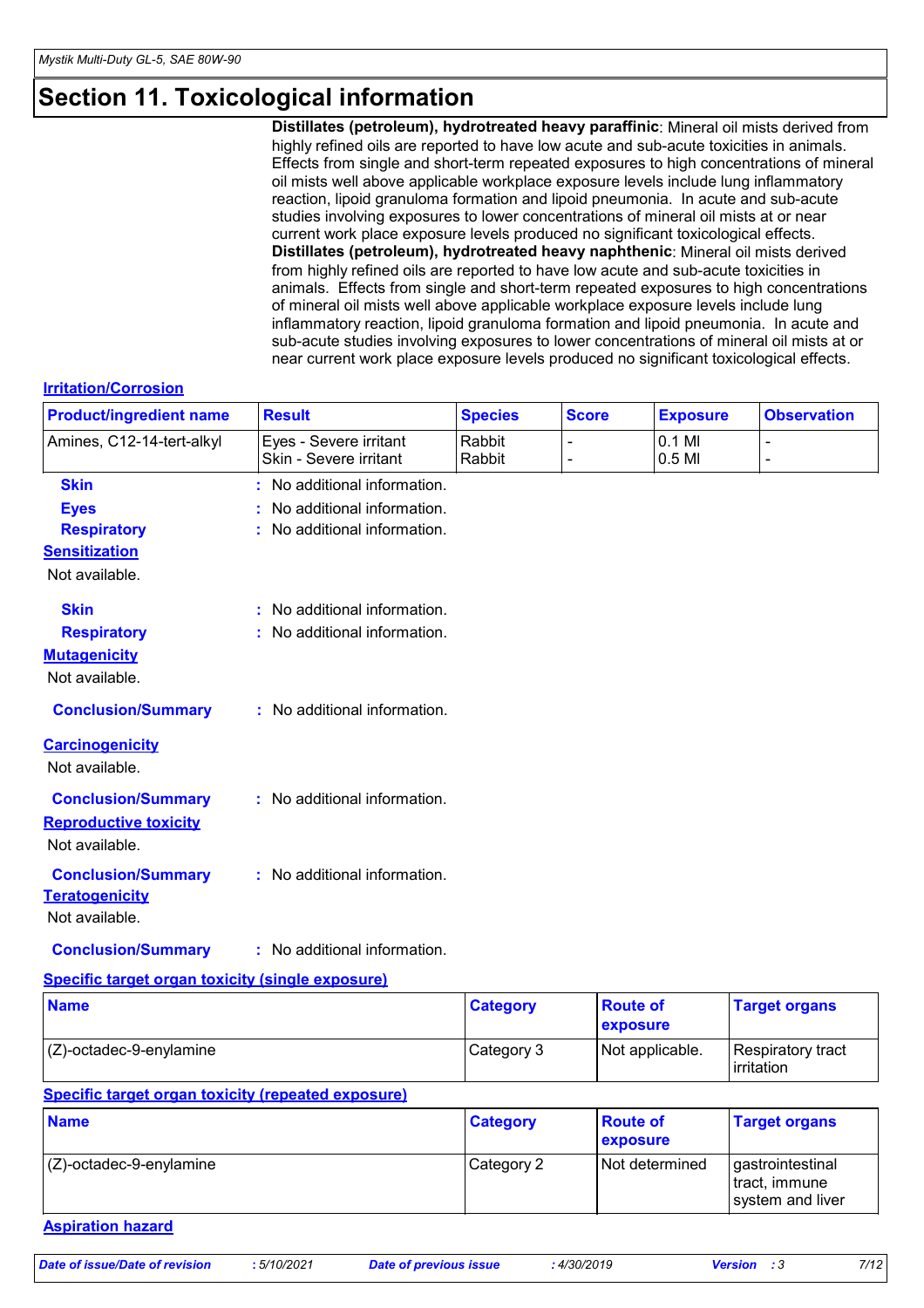### **Section 11. Toxicological information**

|                                                        | . .                                    |                                       |
|--------------------------------------------------------|----------------------------------------|---------------------------------------|
| <b>Name</b>                                            |                                        | <b>Result</b>                         |
| $(Z)$ -octadec-9-enylamine                             |                                        | <b>ASPIRATION HAZARD - Category 1</b> |
| <b>Information on the likely</b><br>routes of exposure | : Routes of entry anticipated: Dermal. |                                       |
| <b>Potential acute health effects</b>                  |                                        |                                       |

| <b>Eye contact</b>  | : No known significant effects or critical hazards. |
|---------------------|-----------------------------------------------------|
| <b>Inhalation</b>   | : No known significant effects or critical hazards. |
| <b>Skin contact</b> | : May cause an allergic skin reaction.              |
| <b>Ingestion</b>    | : No known significant effects or critical hazards. |

### **Symptoms related to the physical, chemical and toxicological characteristics**

| <b>Eye contact</b>  | : No specific data.                                                    |
|---------------------|------------------------------------------------------------------------|
| <b>Inhalation</b>   | : No specific data.                                                    |
| <b>Skin contact</b> | : Adverse symptoms may include the following:<br>irritation<br>redness |
| <b>Ingestion</b>    | : No specific data.                                                    |

#### **Delayed and immediate effects and also chronic effects from short and long term exposure**

| <b>Short term exposure</b>                        |                                                                                                          |
|---------------------------------------------------|----------------------------------------------------------------------------------------------------------|
| <b>Potential immediate</b><br><b>effects</b>      | : Not available.                                                                                         |
| <b>Potential delayed effects</b>                  | : Not available.                                                                                         |
| <b>Long term exposure</b>                         |                                                                                                          |
| <b>Potential immediate</b><br>effects             | $:$ Not available.                                                                                       |
| <b>Potential delayed effects : Not available.</b> |                                                                                                          |
| <b>Potential chronic health effects</b>           |                                                                                                          |
| Not available.                                    |                                                                                                          |
| <b>General</b>                                    | : Once sensitized, a severe allergic reaction may occur when subsequently exposed to<br>very low levels. |
| <b>Carcinogenicity</b>                            | : No known significant effects or critical hazards.                                                      |
| <b>Mutagenicity</b>                               | : No known significant effects or critical hazards.                                                      |
| <b>Teratogenicity</b>                             | : No known significant effects or critical hazards.                                                      |
| <b>Developmental effects</b>                      | : No known significant effects or critical hazards.                                                      |
| <b>Fertility effects</b>                          | : No known significant effects or critical hazards.                                                      |

### **Section 12. Ecological information**

| <b>Product/ingredient name</b>                               | <b>Result</b>                                                        | <b>Species</b>                                                           | <b>Exposure</b>      |
|--------------------------------------------------------------|----------------------------------------------------------------------|--------------------------------------------------------------------------|----------------------|
| Distillates (petroleum),<br>hydrotreated heavy<br>naphthenic | Acute EC50 >10000 mg/l Fresh water                                   | Daphnia - Daphnia magna                                                  | 48 hours             |
|                                                              | Acute LC50 >100 mg/l Fresh water<br>Acute NOEL >100 mg/l Fresh water | Fish - Pimephales promelas<br>Algae - Pseudokirchneriella<br>subcapitata | 96 hours<br>72 hours |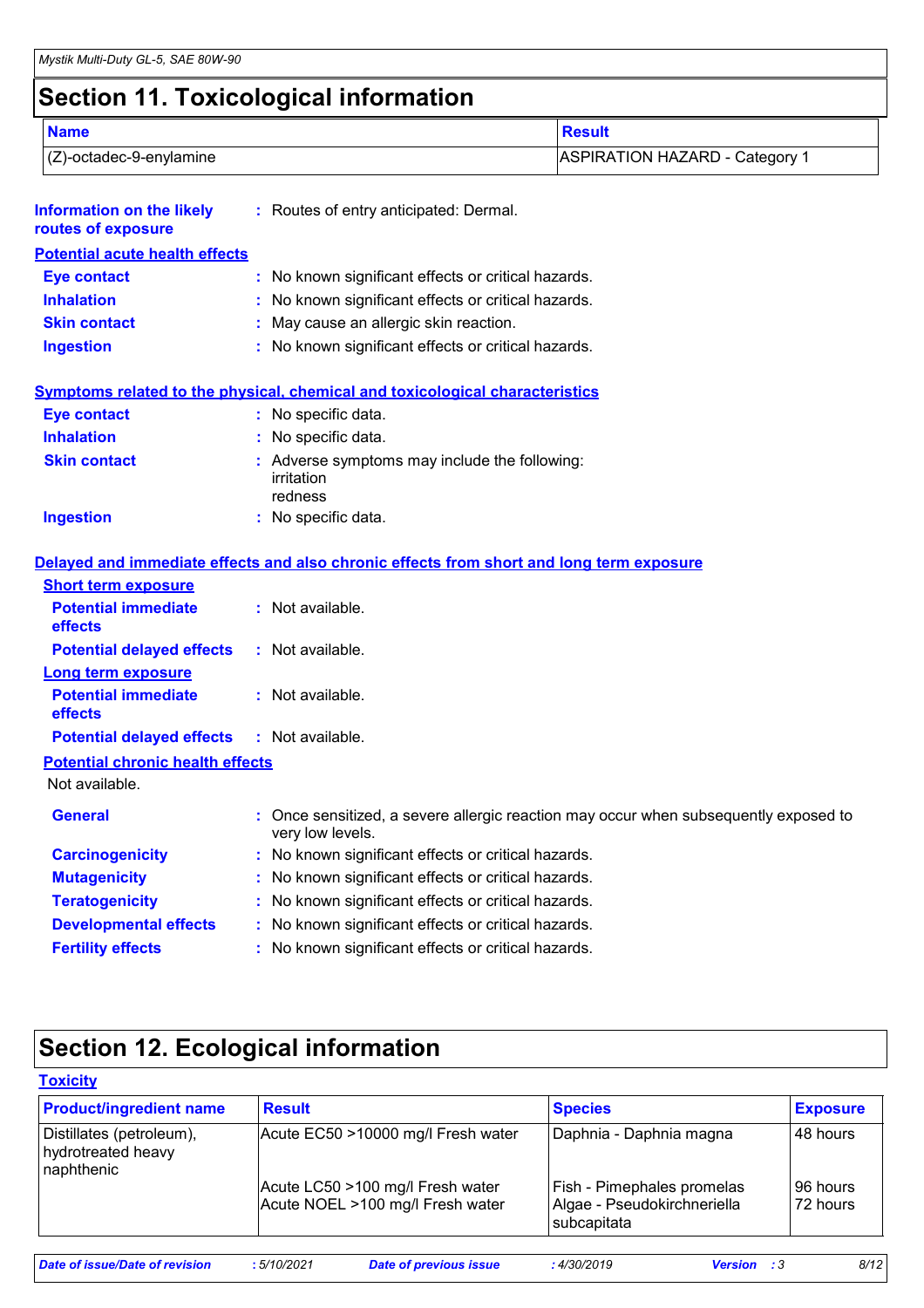### **Section 12. Ecological information**

**Conclusion/Summary :** Not available.

**Persistence and degradability**

| <b>Conclusion/Summary</b>                                     | Not available.           |                   |                  |
|---------------------------------------------------------------|--------------------------|-------------------|------------------|
| <b>Product/ingredient name</b>                                | <b>Aquatic half-life</b> | <b>Photolysis</b> | Biodegradability |
| Distillates (petroleum),<br>hydrotreated heavy<br>Inaphthenic |                          |                   | <b>IInherent</b> |

#### **Bioaccumulative potential**

| <b>Product/ingredient name</b>                               | $LoaPow$ | <b>BCF</b> | <b>Potential</b> |
|--------------------------------------------------------------|----------|------------|------------------|
| Distillates (petroleum),<br>hydrotreated heavy<br>naphthenic | >6       |            | high             |
| Amines, C12-14-tert-alkyl                                    | 2.9      |            | low              |

#### **Mobility in soil**

**Soil/water partition coefficient (K**<sub>oc</sub>) **:** Not available.

**Other adverse effects :** No known significant effects or critical hazards.

### **Section 13. Disposal considerations**

The generation of waste should be avoided or minimized wherever possible. Disposal of this product, solutions and any by-products should at all times comply with the requirements of environmental protection and waste disposal legislation and any regional local authority requirements. Dispose of surplus and non-recyclable products via a licensed waste disposal contractor. Waste should not be disposed of untreated to the sewer unless fully compliant with the requirements of all authorities with jurisdiction. Waste packaging should be recycled. Incineration or landfill should only be considered when recycling is not feasible. This material and its container must be disposed of in a safe way. Care should be taken when handling emptied containers that have not been cleaned or rinsed out. Empty containers or liners may retain some product residues. Avoid dispersal of spilled material and runoff and contact with soil, waterways, drains and sewers. **Disposal methods :**

### **Section 14. Transport information**

|                                      | <b>DOT Classification</b> | <b>IMDG</b>              | <b>IATA</b>              |
|--------------------------------------|---------------------------|--------------------------|--------------------------|
| <b>UN number</b>                     | Not regulated.            | Not regulated.           | Not regulated.           |
| <b>UN proper</b><br>shipping name    | $\overline{\phantom{0}}$  |                          | $\overline{\phantom{a}}$ |
| <b>Transport</b><br>hazard class(es) |                           | $\overline{\phantom{0}}$ | $\overline{\phantom{a}}$ |
| <b>Packing group</b>                 | $\blacksquare$            | $\overline{\phantom{0}}$ | $\overline{\phantom{a}}$ |
| <b>Environmental</b><br>hazards      | No.                       | No.                      | No.                      |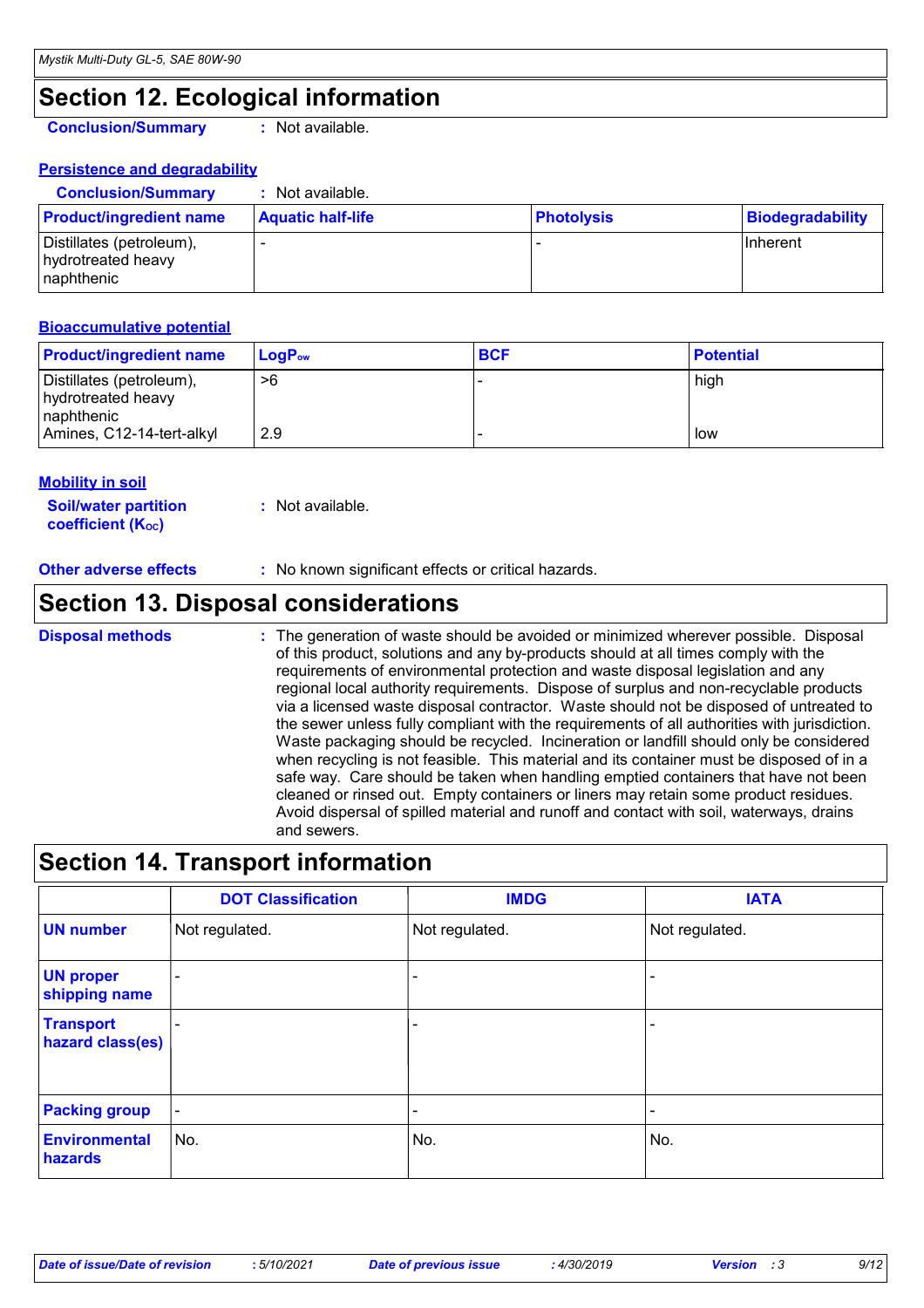### **Section 14. Transport information**

**Oil:** The product(s) represented by this SDS is (are) regulated as "oil" under 49 CFR Part 130. Shipments by rail or highway in packaging having a capacity of 3500 gallons or more or in a quantity greater 42,000 gallons are subject to these requirements. In addition, mixtures containing 10% or more of this product may be subject to these requirements.

**Special precautions for user** : Transport within user's premises: always transport in closed containers that are upright and secure. Ensure that persons transporting the product know what to do in the event of an accident or spillage.

**Transport in bulk according :** Not available. **to Annex II of MARPOL and the IBC Code**

### **Section 15. Regulatory information**

**U.S. Federal regulations : United States inventory (TSCA 8b)**: Not determined.

**Clean Water Act (CWA) 307**: ethylbenzene; naphthalene

**Clean Water Act (CWA) 311**: ethylbenzene; naphthalene; xylene; Phosphoric acid, solution

This material is classified as an oil under Section 311 of the Clean Water Act (CWA) and the Oil Pollution Act of 1990 (OPA). Discharges or spills which produce a visible sheen on waters of the United States, their adjoining shorelines, or into conduits leading to surface waters must be reported to the EPA's National Response Center at (800) 424-8802.

#### **SARA 302/304**

#### **Composition/information on ingredients**

**SARA 304 RQ :** Not applicable.

**SARA 311/312**

**Classification :** SKIN SENSITIZATION - Category 1

**Composition/information on ingredients**

| <b>Name</b>                                     | $\frac{9}{6}$ | <b>Classification</b>                                                                                                                                                                                                                                                       |
|-------------------------------------------------|---------------|-----------------------------------------------------------------------------------------------------------------------------------------------------------------------------------------------------------------------------------------------------------------------------|
| Amines, C12-14-tert-alkyl                       | $\leq$ 1      | <b>FLAMMABLE LIQUIDS - Category 4</b><br><b>ACUTE TOXICITY (oral) - Category 4</b><br>ACUTE TOXICITY (dermal) - Category 3<br><b>ACUTE TOXICITY (inhalation) - Category 2</b>                                                                                               |
| 2,5-bis(tert-nonyldithio)-1,3,<br>4-thiadiazole | ≤1            | SKIN IRRITATION - Category 2<br><b>EYE IRRITATION - Category 2A</b><br>SKIN SENSITIZATION - Category 1A<br><b>ACUTE TOXICITY (inhalation) - Category 4</b><br>SKIN IRRITATION - Category 2<br><b>EYE IRRITATION - Category 2A</b><br><b>SKIN SENSITIZATION - Category 1</b> |

#### **State regulations**

| <b>Massachusetts</b> | : None of the components are listed. |
|----------------------|--------------------------------------|
| <b>New York</b>      | : None of the components are listed. |
| <b>New Jersey</b>    | : None of the components are listed. |
| <b>Pennsylvania</b>  | : None of the components are listed. |

#### **California Prop. 65 Clear and Reasonable Warnings (2018)**

**A** WARNING: This product can expose you to chemicals including Ethyl acrylate, Cumene, Naphthalene, Ethylbenzene, which are known to the State of California to cause cancer. For more information go to www. P65Warnings.ca.gov.

|  |  | Date of issue/Date of revision |  |
|--|--|--------------------------------|--|
|  |  |                                |  |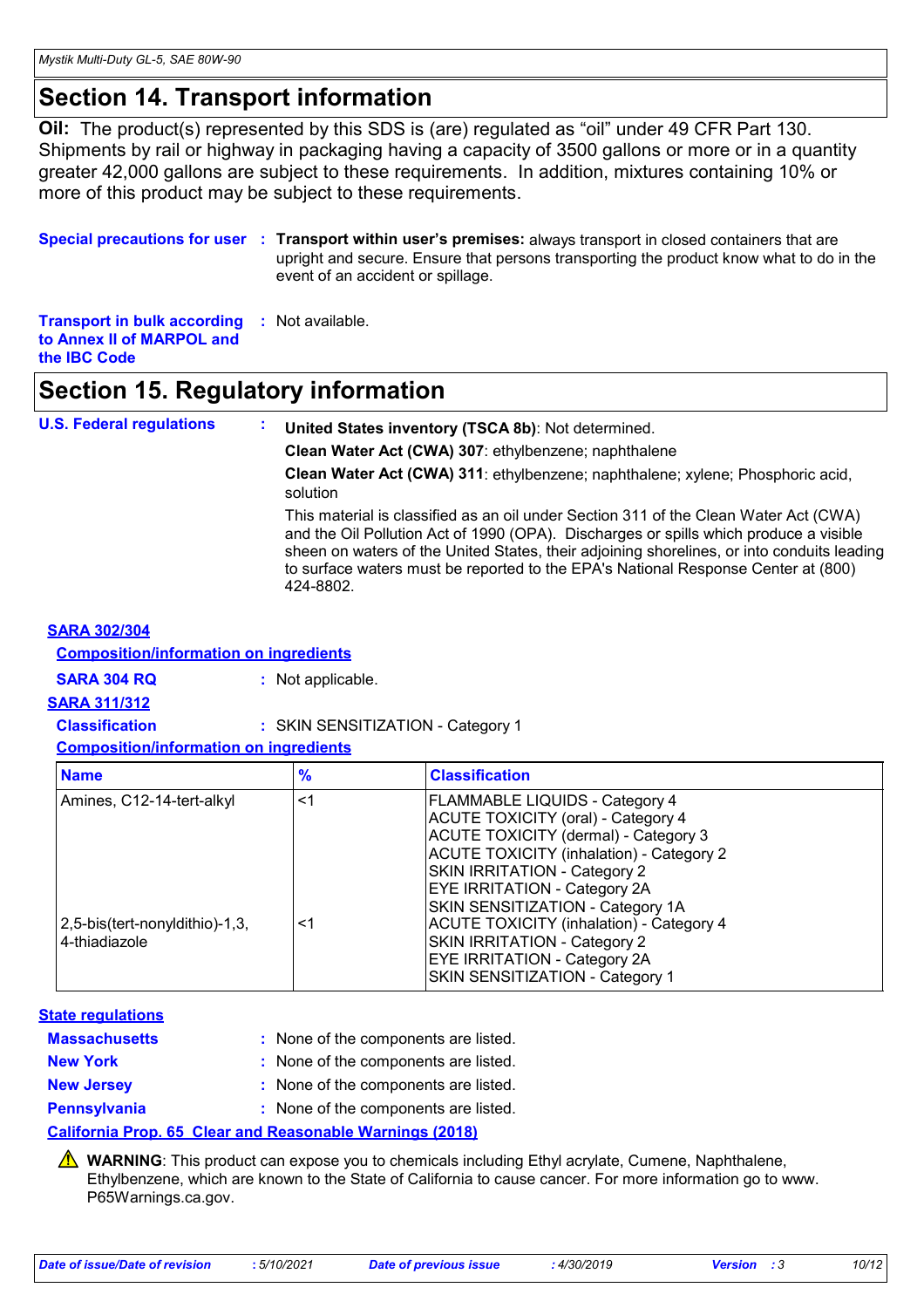### **Section 15. Regulatory information**

| <b>Ingredient name</b> | $\frac{9}{6}$ | <b>Cancer</b> | <b>Reproductive</b> | No significant risk<br><b>level</b> | <b>Maximum</b><br>acceptable dosage<br><b>level</b> |
|------------------------|---------------|---------------|---------------------|-------------------------------------|-----------------------------------------------------|
| ethyl acrylate         | < 0.01        | Yes.          | No.                 |                                     |                                                     |
| cumene                 | < 0.001       | Yes.          | No.                 |                                     |                                                     |
| naphthalene            | < 0.001       | Yes.          | No.                 | Yes.                                |                                                     |
| ethylbenzene           | < 0.001       | Yes.          | No.                 | Yes.                                |                                                     |

|--|

| <b>United States</b>     | Not determined.                                                                    |
|--------------------------|------------------------------------------------------------------------------------|
| <b>Australia</b>         | Not determined.                                                                    |
| <b>Canada</b>            | Not determined.                                                                    |
| <b>China</b>             | : Not determined.                                                                  |
| <b>Europe</b>            | : Not determined.                                                                  |
| <b>Japan</b>             | Japan inventory (ENCS): Not determined.<br>Japan inventory (ISHL): Not determined. |
| <b>Malaysia</b>          | : Not determined.                                                                  |
| <b>New Zealand</b>       | Not determined.                                                                    |
| <b>Philippines</b>       | : Not determined.                                                                  |
| <b>Republic of Korea</b> | Not determined.                                                                    |
| <b>Taiwan</b>            | Not determined.                                                                    |
| <b>Thailand</b>          | Not determined.                                                                    |
| <b>Turkey</b>            | Not determined.                                                                    |
| <b>Viet Nam</b>          | Not determined.                                                                    |

### **Section 16. Other information**

**National Fire Protection Association (U.S.A.)**



**Reprinted with permission from NFPA 704-2001, Identification of the Hazards of Materials for Emergency Response Copyright ©1997, National Fire Protection Association, Quincy, MA 02269. This reprinted material is not the complete and official position of the National Fire Protection Association, on the referenced subject which is represented only by the standard in its entirety.**

**Copyright ©2001, National Fire Protection Association, Quincy, MA 02269. This warning system is intended to be interpreted and applied only by properly trained individuals to identify fire, health and reactivity hazards of chemicals. The user is referred to certain limited number of chemicals with recommended classifications in NFPA 49 and NFPA 325, which would be used as a guideline only. Whether the chemicals are classified by NFPA or not, anyone using the 704 systems to classify chemicals does so at their own risk.**

#### **Procedure used to derive the classification**

| <b>Classification</b>                                                                                             |             |                               |            | <b>Justification</b>                                           |       |  |  |
|-------------------------------------------------------------------------------------------------------------------|-------------|-------------------------------|------------|----------------------------------------------------------------|-------|--|--|
| SKIN SENSITIZATION - Category 1<br>AQUATIC HAZARD (ACUTE) - Category 2<br>AQUATIC HAZARD (LONG-TERM) - Category 2 |             |                               |            | Calculation method<br>Calculation method<br>Calculation method |       |  |  |
| <b>History</b>                                                                                                    |             |                               |            |                                                                |       |  |  |
| Date of printing                                                                                                  | : 5/10/2021 |                               |            |                                                                |       |  |  |
| Date of issue/Date of<br>revision                                                                                 | : 5/10/2021 |                               |            |                                                                |       |  |  |
| Date of previous issue                                                                                            | : 4/30/2019 |                               |            |                                                                |       |  |  |
| Date of issue/Date of revision                                                                                    | :5/10/2021  | <b>Date of previous issue</b> | :4/30/2019 | <b>Version</b> : 3                                             | 11/12 |  |  |